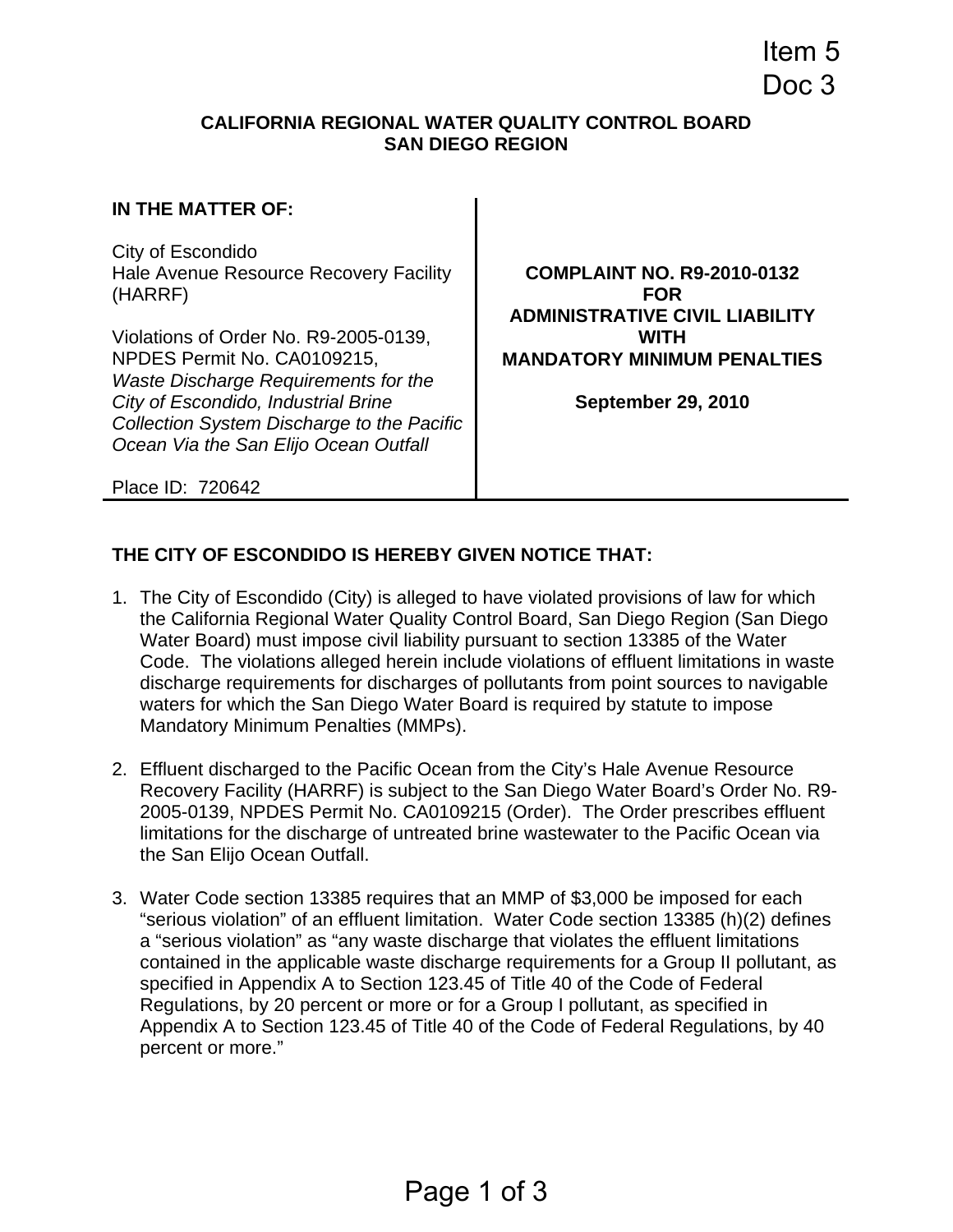Item  $5<sub>28.3848</sub>$ Doc<sup>3</sup>

#### City of Escondido Page 2 of 2 September 2010 HARRF Brine Discharge MMP ACL Complaint R9-2010-0132

- 4. Water Code section 13385(i) requires that an MMP of \$3,000 be imposed for each violation of an effluent limitation contained in waste discharge requirements beginning with the fourth violation in any period of six consecutive months.
- 5. In addition to statutorily mandated MMPs, every violation of an NPDES permit is subject to discretionary liability under Water Code section 13385(a)(2), including violations not subject to MMPs under Water Code sections 13385 (h) or (i).
- 6. Total Suspended Solids (TSS) is a group I Pollutant. TSS has an instantaneous maximum effluent limitation of 60.0 mg/L pursuant to the Order.
- 7. The parameter pH is neither a Group I nor II Pollutant. An effluent limitation has been established for pH in Order No. R9-2005-0139 such that a violation of the effluent limitation is subject to MMPs under Water Code section 13385(i). The parameter pH has an instantaneous minimum effluent limitation of 6.0 Standard Units (SU) pursuant to the Order.
- 8. The San Diego Water Board hereby expressly reserves the right to, at its sole discretion, withdraw this Complaint for MMPs and reissue-a revised Complaint for both MMPs and discretionary administrative civil liabilities arising out of the allegations set forth herein.

# ALLEGATIONS

- 9. Effluent Limitation Violations. Between-January-1, 2007, and-February, 2009, the City-reported-effluent-samplingresults documenting eight violations of the Order. Attachment 1, Reported Violations, details the violations.
- 10. Pursuant to Water Code section 13385, the San Diego Water Board must impose mandatory minimum penalties in the amount of six thousand dollars (\$6,000) on the City of Escondido.

Dated this 29<sup>th</sup> day of September 2010,

JÁMESŐ. SMITH Assistant Executive Officer

Signed pursuant to the authority delegated by the Executive Officer to the Assistant Executive Officer.

Attachment 1: Reported Violations

# Page 2 of 3